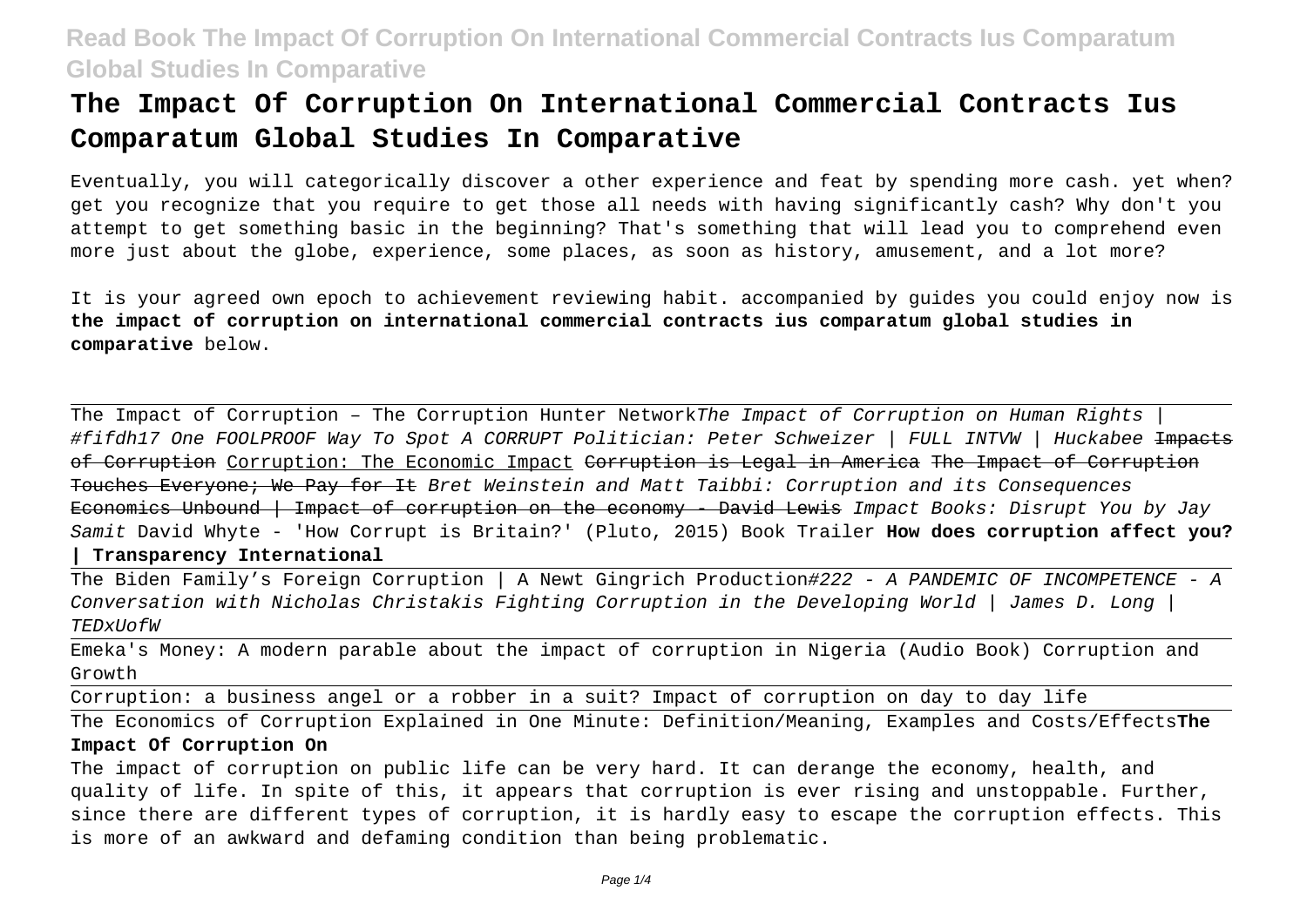## **15 Effects of Corruption | Its impact on People, Society ...**

Effects of corruption: costs and broader impacts 35 4.1 Estimating the costs/impacts of corruption 36 4.2 Macroeconomic costs of corruption 37 4.3 Microeconomic costs of corruption: firms, efficiency and domestic investments 42. 2 4.4 Corruption, trade and foreign direct investment 45

#### **Why corruption matters: understanding causes, effects and ...**

Impact of corruption The potential negative effects of corruption Public sector corruption has both direct and indirect effects on the institutions of a country. The direct costs of corruption include not only bribes, but also funds wasted oninflated procurement contract prices, and stolen public assets.

#### **The impact of corruption**

The impact on the private sector is also considerable, it impedes economic growth, distorts competition and requests serious legal and reputational risks. Corruption is also very costly for business, with the extra financial burden estimated to add 10 % or more to the costs of doing business in many parts of the world.

### **Effect & Impact of Corruption | Effects Of Corruption On ...**

A working paper of the International Monetary Fund (IMF) shows corruption has an adverse impact on the quality of education and healthcare provided in countries with emerging economies. Corruption...

#### **How Corruption Affects Emerging Economies**

Corruption decreases the amount of wealth in a country and lowers the standard of living. Bureaucratic Corruption impact on economic growth, measure it in two way direct consider GDP growth rate and indirect considers human development, capital inflows (out flows and inflows).

## **The Impact Of Corruption On Economic Growth Economics Essay**

Corruption affects us all. Corruption affects us all. It threatens sustainable economic development, ethical values and justice; it destabilises our society and endangers the rule of law. It undermines the institutions and values of our democracy. But because public policies and public resources are largely beneficial to poor people, it is they who suffer the harmful effects of corruption most grievously.

#### **We are all affected - Corruption Watch**

Corruption occurs in all countries, where the mix of opportunity and inclination exists, especially in the interface between the private and public sector. Where it exists, corruption destabilises democratic<br>Page 2/4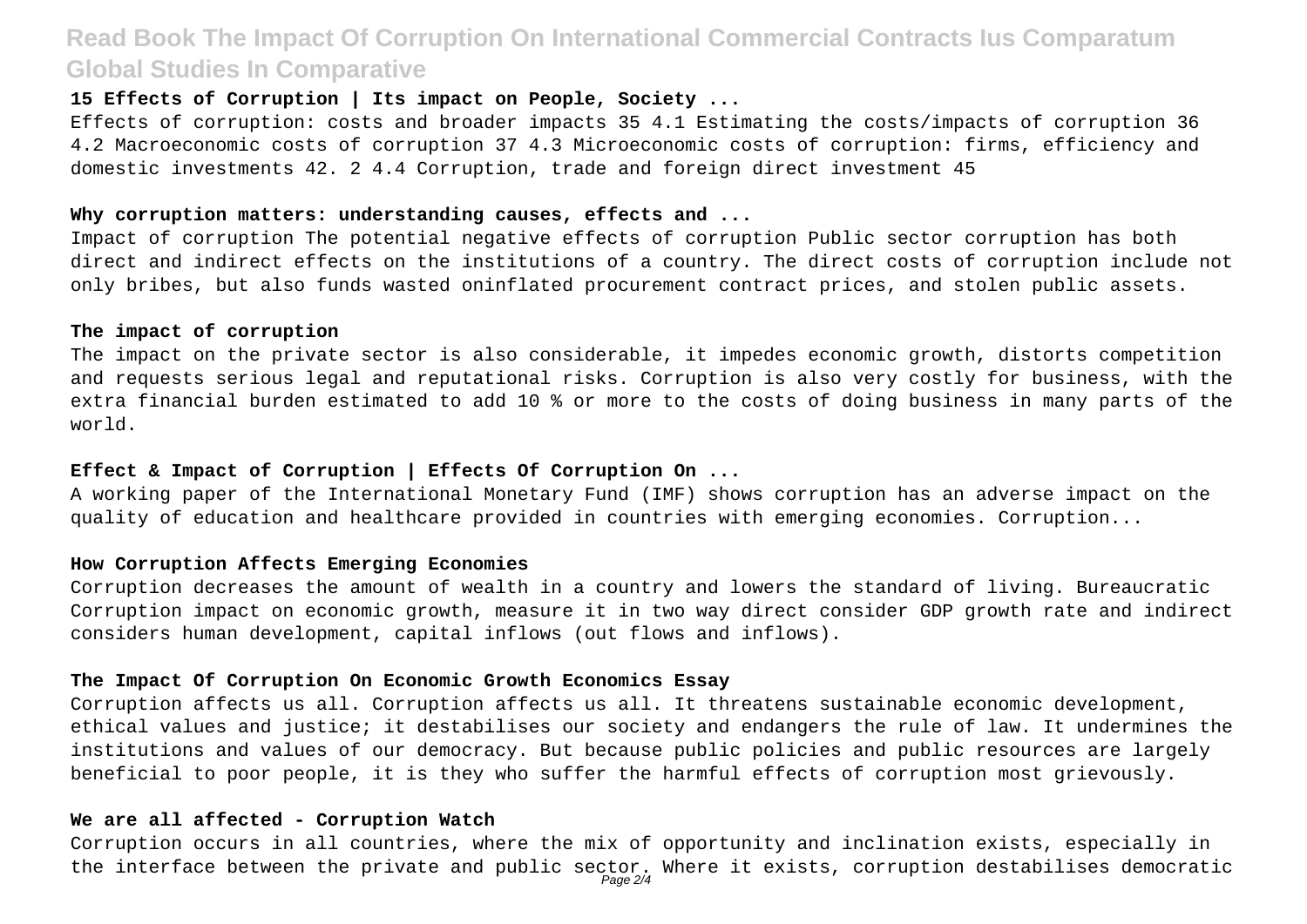government, harms trade and investment, threatens the environment and encourages the abuse of human rights. It impinges on basic social services and threatens...

## **Impact Of Corruption On Society Free Essays**

Corruption is one of the worst enemies of business because it can result in far-reaching consequences, including total closure of the company. The vice can be perpetuated by an individual or a...

#### **The Effects of Corruption on Business | Your Business**

The study revealed that the level of corruption in Nigeria over the years has significant negative impact on economic growth in Nigeria. The implication of this study is that economy cannot grow...

## **(PDF) Impact of Corruption on Economic Growth in Nigeria**

The harmful effects of corruption are especially severe on the poor, who are hardest hit by economic decline, are most reliant on the provision of public services, and are least capable of paying the extra costs associated with bribery, fraud, and the misappropriation of economic privileges.

#### **What is the Impact of Corruption on Economic Development?**

Through the impact of corruption on public spending: Corruption has a negative impact on public spending and has an especially strong impact on education and health.

#### **Corruption, Causes and Consequences | IntechOpen**

The impact of corruption goes beyond the corrupt individuals, the innocent colleagues who are implicated, or the reputation of the organisations they work for. Ultimately, Victorians are the ones who lose out. Corruption erodes the trust we have in the public sector to act in our best interests.

## **Impacts of corruption | IBAC**

Healy and Serafeim's research instead focused on the impact on corporate performance. They discovered that bribery's most significant impact is its negative effect on employee morale. Respondents of their survey were asked how they believed the detection of bribery would impact their firm, and how it had done when discovered.

#### **What are the Effects of Bribery & Corruption in Businesses?**

Corruption is a global phenomenon found in all countries - but evidence shows it harms poor people more than others, stifles economic growth and diverts desperately needed funds from education, healthcare and<br>Page 3/4